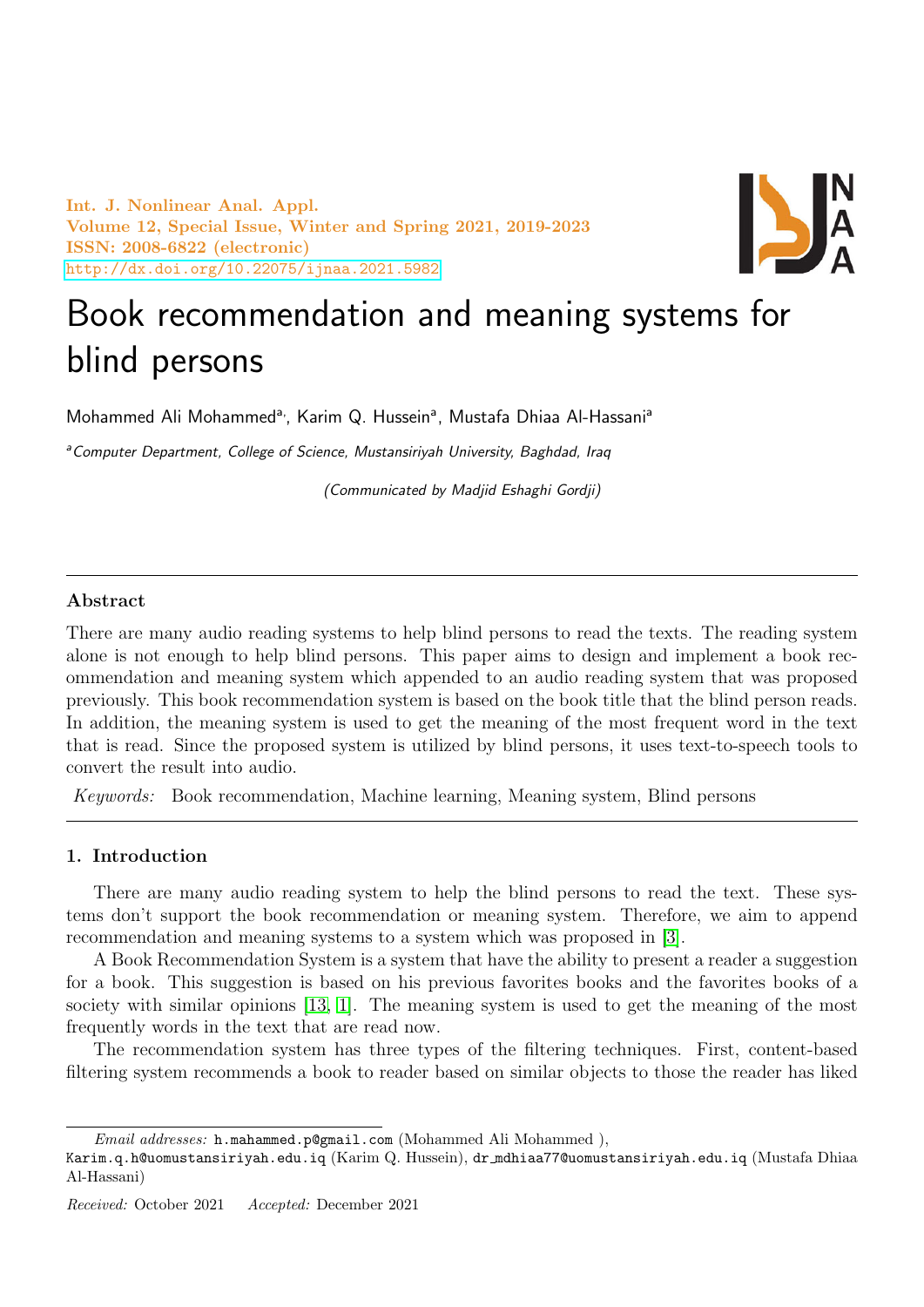in the past. Second, collaborative filtering system which recommends the books that have been liked by readers with similar likings. Thirdly, Hybrid filtering system combines two or more techniques to improve recommendation system, leading to overcoming limitations of standalone techniques [\[14,](#page-4-3) [8\]](#page-4-4).

The main characteristic of this paper is apply book recommendation and meaning system in the audio reading system for blind persons to help them to read a new book and understand to meaning of the most frequently words.

The paper is organized as follows: section 2 reviewed the related works for the recommendation systems. Section 3 presented our methodology of this System. While in section 4 we showed the experimental results. Finally, section 5 concludes this paper.

# 2. Related work

Parvatikar et al. [\[9\]](#page-4-5) presented an approach to solve the data sparsity problem by combining association rule algorithm with collaborative-based technology to get better performance. They used the collaborative-based algorithm to detect similarity of objects. The benefit of this algorithm is a decision support system in recommended objects selection. For the vacant ratings the association rule was used to fill these places.

In [\[7\]](#page-4-6), Mathew et al. proposed a technique to filter content-based features. Their system combines collaborative filtering and association rule for data mining which produced effective and efficient recommendation system. Their hybrid recommendation system was very helpful to buyer's interest recommendations detections.

In [\[2\]](#page-4-7), Devika proposed Frequent Pattern Intersect algorithm (FPIntersect algorithm) that is a novel algorithm for pattern mining. It used to get rid of the disadvantage of Apriori algorithm. The proposed algorithm was tested and validated using simulation tools.

In [\[10\]](#page-4-8), the authors proposed a book recommendation system for reader. Their system used designed training and testing models to new user's predictions ratings. It produced three recommendations type based on three various user attributes by using the predicted user ratings. This system has two steps of collaborative filter: first, using training model to training a book rating data. second, using testing model and trained data to predict user ratings for new users.

Tain et al. [\[12\]](#page-4-9) designed a personalized recommendation system for college libraries depending on the hybrid filter technique. The paper shows the application of collaborative filtering and contentbased filtering of college book recommendation system. This involves basic steps: first, reader classification is needed and then user-item scoring matrix is established and finally construction of vector space model and calculation of similarity among users is done. This system used characteristic of books and readers in college to improve the user-item matrix.

#### 3. Proposed method

Two systems are proposed in this paper and appended to the audio reading system. These systems are used to help the blind persons to recommends a new book and understanding the meaning of the most word frequency in the text.

## 3.1. Meaning system

The blind persons can request a meaning feature, the output text of the audio reading system is input to the Term Frequency algorithm to select the words which have the most frequency in the text. Then, using English-Word-Meaning dataset to get the meaning of the selected word. Finally, the meaning result will be send to audio reading system (client side) to speak it using speaker device. The block diagram of the meaning system shown in figure [1.](#page-2-0)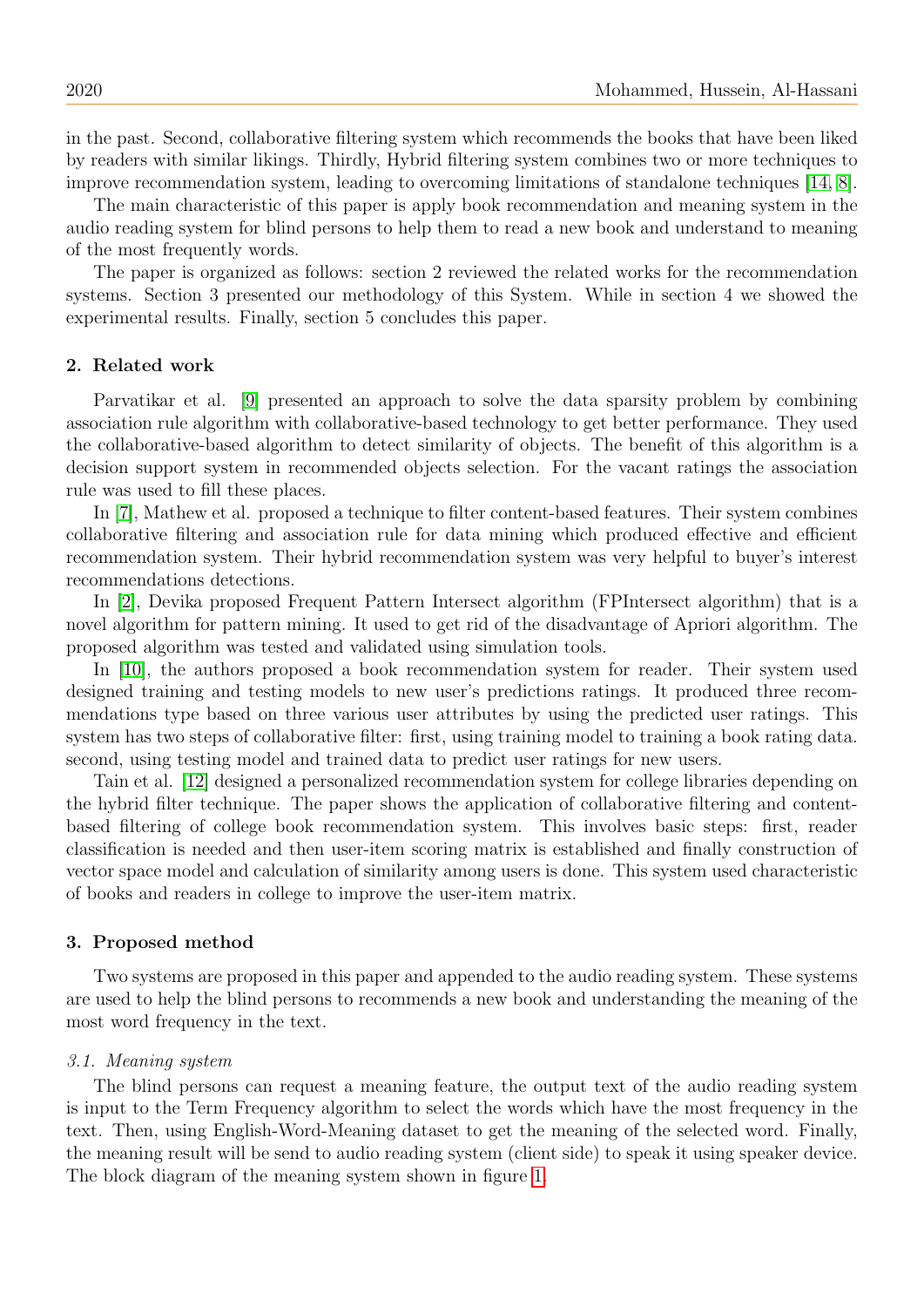

Figure 1: Block diagram of the meaning system

Term Frequency (TF) algorithm is common feature extraction approach based on the oftenweighting which measures the frequency of a word that occurs in a text. Every text is different in length; it is possible that a word would appear much more times in long texts than shorter ones. Thus, the TF is often divided by the text length [\[4,](#page-4-10) [11\]](#page-4-11). TF using the following formula [\[6,](#page-4-12) [5\]](#page-4-13):

<span id="page-2-0"></span>
$$
TF(i,j) = \frac{n(i,j)}{\sum_{k} n(i,j)}
$$

where  $n_{i,j}$  indicates the frequency of that word in the text. The denominator is the sum of the frequency of all the words in the text.

#### 3.2. Recommendation system

The blind persons can request a recommendation feature, the audio reading system read the book title, this title is used to recommends a new book. This system recommends two books for two types of the recommendation.

#### 3.3. Content-Based recommendation

From the book title, we get the category of this book using BookTitle-Category Dataset and then get the most book rating in this category using Book-User-Rating Dataset. This book is recommending to blind person as a content-based recommendation.

#### 3.4. Collaborative recommendation

From Book-User-Rating Dataset, we get the most book rating for all category. This book is recommending to blind person as a collaborative recommendation.

The block diagram of the recommendation system shown in the figure [2.](#page-3-0)

## 3.5. User preference

To get which category is preference for specific user, the User-Book-Read dataset will be used. From dataset, we get all books that read by the specific users. Then, the category for each book is determined, count each category, finally get the category which has high frequency. By this category, we can recommend new book with the most book rating in this category.

## 4. Results

Python programming language is used to implement these systems. These systems are appending to audio reading system [\[3\]](#page-4-0). The output of these systems will be send to audio reading system as a text to convert it into audio.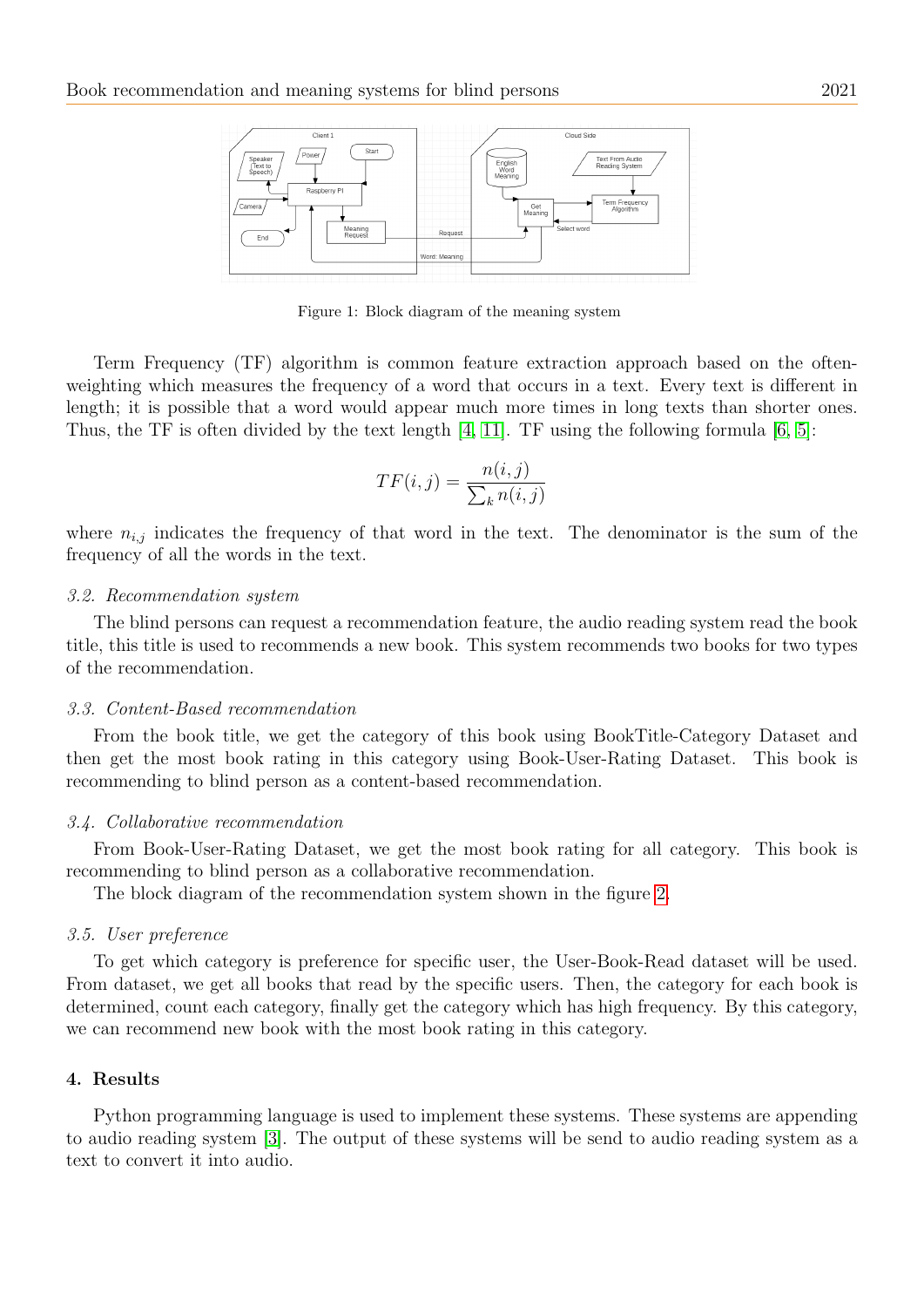

<span id="page-3-0"></span>Figure 2: Block Diagram of recommendation system

Example 1: the output text of the audio reading system is "Big Brother". The result of these systems are:

Term Frequency: Big

Meaning system: "Big is of considerable size or extent or intensity".

Recommendation system: category of this book is "Romance" and the Recommendations are "Content-Based Recommendation is 'Brother Odd' and the Collaborative Recommendation is 'Archer is Voice'".

| Table 1: Execution time for example 1 |                                    |        |
|---------------------------------------|------------------------------------|--------|
|                                       | Cloud Side (Second) Total (Second) |        |
| Meaning System                        | 0.1370                             | 0.3316 |
| Recommendation System                 | 2.0459                             | 2.4939 |

Table 1: Execution time for example 1

Example 2: the output text of the audio reading system is "Test Message This Text is used to Test the audio reading system for blind persons". The result of these systems are:

Term Frequency: Test

Meaning system: "Test is to check the quality or performance of something".

Recommendation system: Recommendations are "There is no recommendation, no matching with a dataset".

| Table 2. Execution time for example 1 |                                      |        |  |
|---------------------------------------|--------------------------------------|--------|--|
|                                       | Cloud Side (Second)   Total (Second) |        |  |
| Meaning System                        | 0.0137                               | 0.7610 |  |
| Recommendation System                 | 0.0306                               | 0.1864 |  |

Table 2: Execution time for example 1

## 5. Conclusions

The audio reading system is not enough to help the blind persons. The system can be useful once recommends a new book to read it after complete the current book. In addition, it should help the user to get the meaning of important words in the text. We proposed a modified meaning system to support the voice command recognition system to help the blind person to input the word that is wanted its meaning.